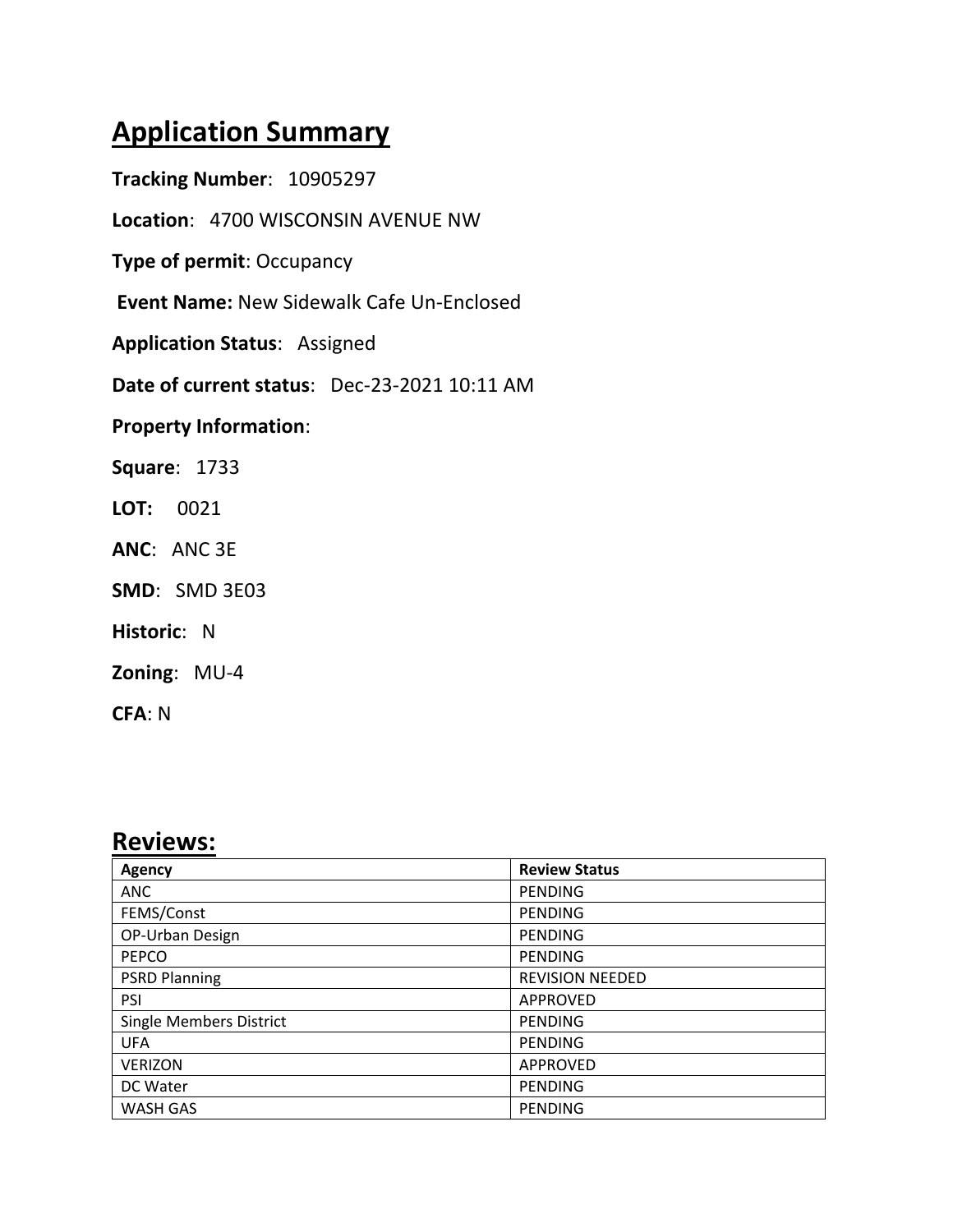| IDAC<br>WM.<br>л<br>$\overline{\phantom{a}}$ | .<br>nг<br>NNC<br>N |
|----------------------------------------------|---------------------|
|----------------------------------------------|---------------------|

|  | <b>Permittee/ Owner Information:</b> |
|--|--------------------------------------|
|  |                                      |

|           | <b>Name</b> | <b>Address</b>     | <b>Email Address</b> | <b>Phone Number</b> |
|-----------|-------------|--------------------|----------------------|---------------------|
| Permittee |             | 4700 wisconsin ave |                      | 2022130313          |
|           |             | nw, washington,    |                      |                     |
|           |             | DC.                |                      |                     |
|           |             | 20016<br>Business  |                      |                     |
|           |             | Phone:             |                      |                     |
|           |             | 2022130313         |                      |                     |
| Owner     | Osman Barre | 4700 wisconsin ave |                      | 2022130313          |
|           |             | nw, washington,    |                      |                     |
|           |             | DC.                |                      |                     |
|           |             | 20016<br>Business  |                      |                     |
|           |             | Phone:             |                      |                     |
|           |             | 2022130313         |                      |                     |
| Agent     |             |                    |                      |                     |

#### **Property owner information:**

Property Owner:47TH AVENUE LLC Care of Name: DINA ECONOMIDES Address Line 1: 3031 NORMANSTONE TER NW City, State, ZIP: WASHINGTON DC 20008-2731

#### **Inspections:**

| <b>Inspector</b> | <b>Minutes Spent</b> | <b>Inspection Date and Time</b> | <b>Notes for Permittee</b> |
|------------------|----------------------|---------------------------------|----------------------------|
| Malik Hylton     | 20                   | 12/29/2021 12:00:00 AM          |                            |

#### **Notice of Violations (NOV):**

No Notice of violation data available for this application

### **Stop Work Orders (SWO):**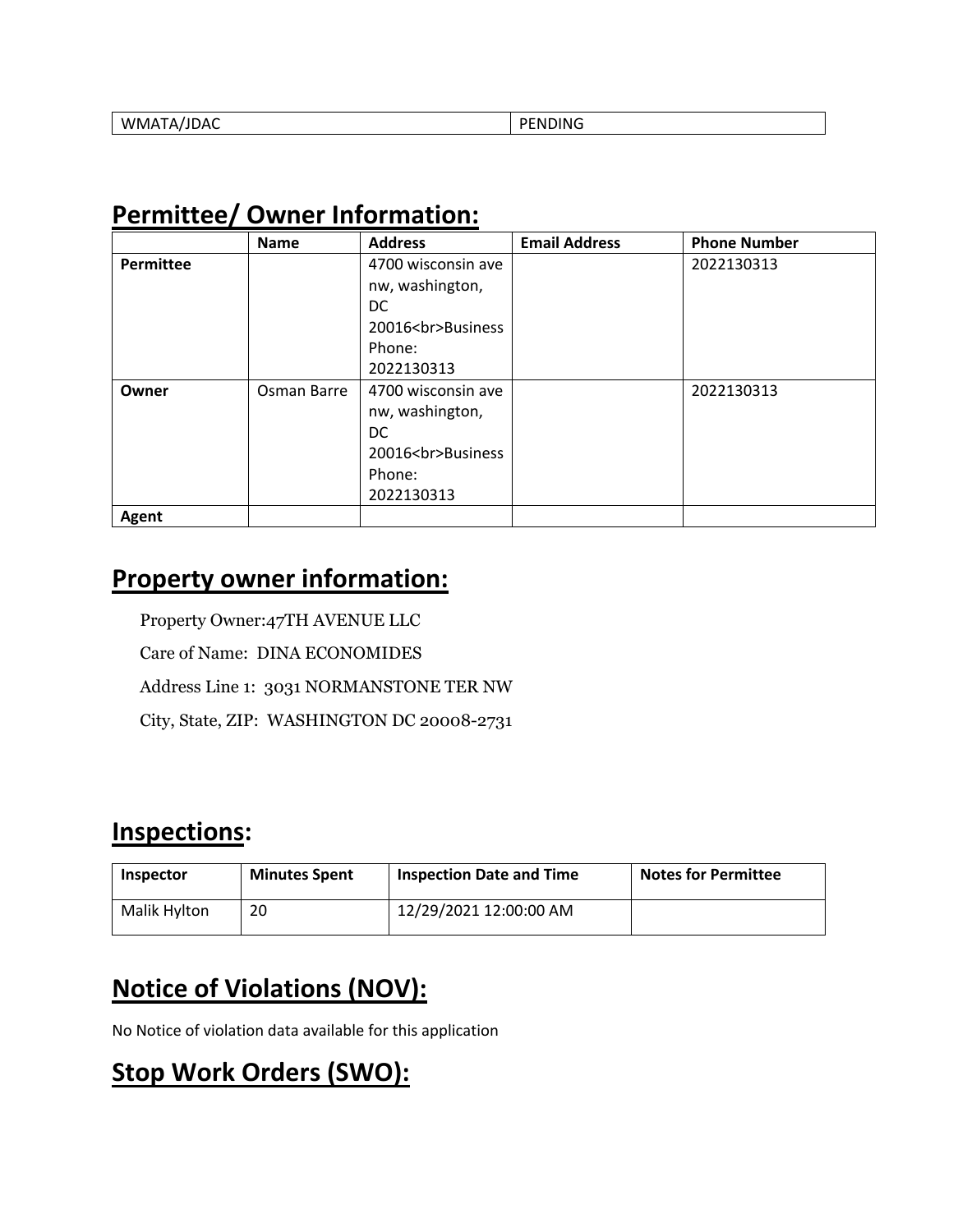| <b>SWO</b><br><b>Number</b> | <b>SWO</b><br><b>Type</b> | <b>SWO</b><br><b>Status</b> | <b>Issued By</b> | Date of<br><b>Issuance</b> | <b>Reason For SWO</b>                                                                                                                                                                                                                                                                                             |
|-----------------------------|---------------------------|-----------------------------|------------------|----------------------------|-------------------------------------------------------------------------------------------------------------------------------------------------------------------------------------------------------------------------------------------------------------------------------------------------------------------|
| 700310                      | <b>LOCATION</b>           | <b>ISSUED</b>               | magibson         | Sep 2<br>2021<br>7:30AM    | Improper/No Traffic Signs; Improper/No<br>Traffic Plans; Photos Taken; Unsafe Work<br>site; Failure to notify construction<br>affected residents/merchants; Damage<br>to public space; Illegal use of public<br>space; Improper/No Permit;<br>Improper/No Parking Signs; Improper/No<br><b>Construction Signs</b> |
| 703824                      | LOCATION                  | <b>ISSUED</b>               | dnorris          | Sep 21<br>2021<br>8:45PM   | Photos Taken; Illegal use of public space;<br>Improper/No Permit                                                                                                                                                                                                                                                  |

## **PSC Action Forms:**

## **Applicant Letters:**

## **REVIEWS**

| <b>Agency</b>      | <b>Reviewer</b>       | <b>Request</b><br><b>Sent Date</b> | <b>Review</b><br><b>Due</b><br>Date | <b>Review</b><br>Date | <b>Status</b>  | <b>Comments</b> |
|--------------------|-----------------------|------------------------------------|-------------------------------------|-----------------------|----------------|-----------------|
| ANC                | ANC 3E                | 12/23/202<br>1                     | 1/14/202<br>2<br>12:00:00<br>AM     |                       | <b>PENDING</b> |                 |
| FEMS/Const         | Sharlontaee<br>Harris | 12/23/202<br>1                     | 1/14/202<br>2<br>12:00:00<br>AM     |                       | PENDING        |                 |
| OP-Urban<br>Design | Rita Abou Samra       | 12/23/202<br>1                     | 1/14/202<br>2<br>12:00:00<br>AM     |                       | <b>PENDING</b> |                 |
| <b>PEPCO</b>       | Mamie Okodaso         | 12/23/202<br>1                     | 1/14/202<br>2                       |                       | PENDING        |                 |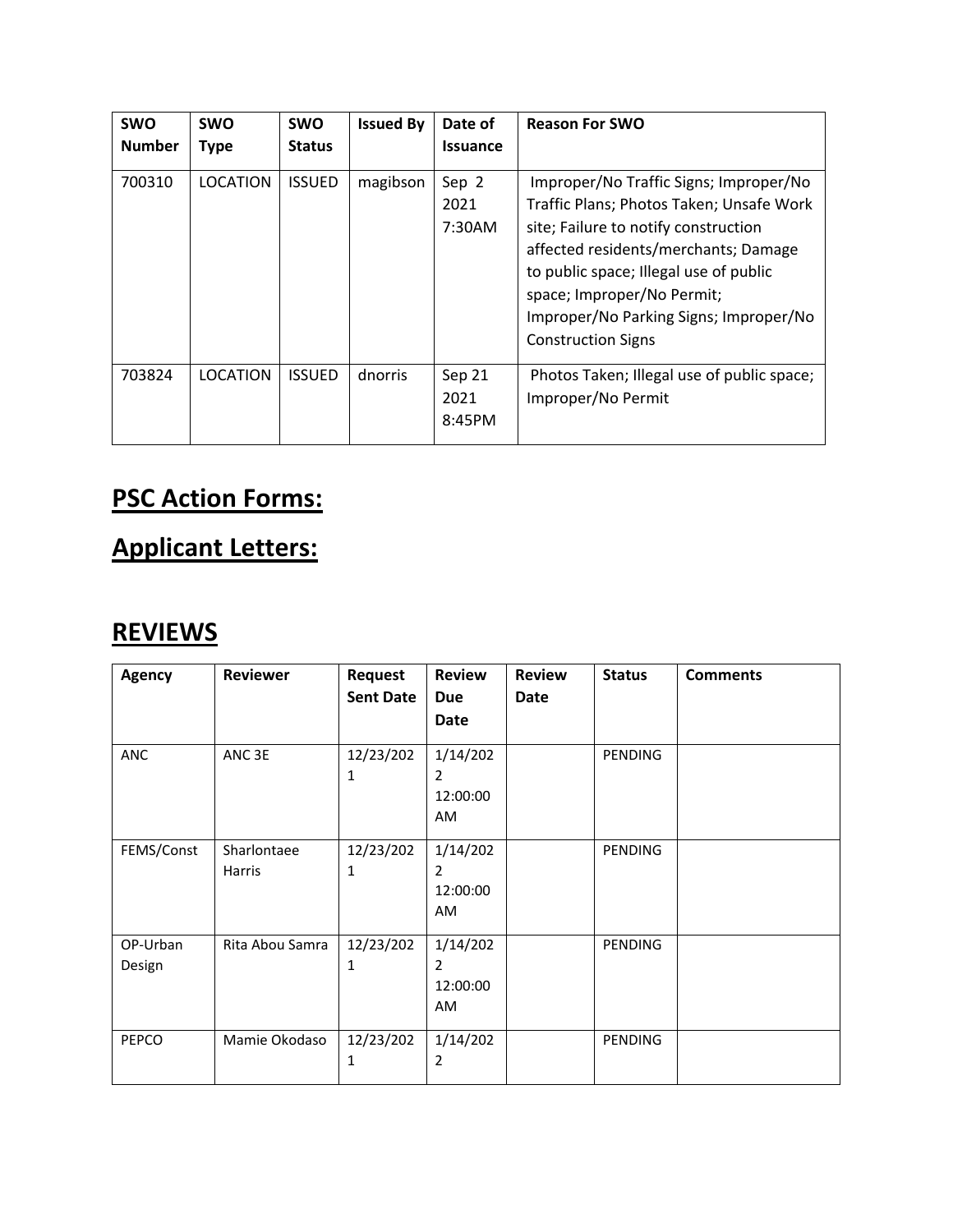|                         |               |                           | 12:00:00                        |                           |                                  |                                                                                                                                                                                                                                                                                                                                                                                                                   |
|-------------------------|---------------|---------------------------|---------------------------------|---------------------------|----------------------------------|-------------------------------------------------------------------------------------------------------------------------------------------------------------------------------------------------------------------------------------------------------------------------------------------------------------------------------------------------------------------------------------------------------------------|
|                         |               |                           | AM                              |                           |                                  |                                                                                                                                                                                                                                                                                                                                                                                                                   |
| <b>PSRD</b><br>Planning | Evelyn Israel | 12/23/202<br>$\mathbf{1}$ | 1/14/202<br>2<br>12:00:00<br>AM | 12/28/202<br>$\mathbf{1}$ | <b>REVISION</b><br><b>NEEDED</b> | Dec 28 2021 2:22PM<br>eisraelPSRDPLN wrote<br>for Applicant - I HAVE<br>NOT BEEN ABLE TO<br>FIND ANY PUBLIC<br><b>SPACE PERMIT FOR</b><br>"EXISTING<br>PATIO/OUTSIDE<br>SEATING". PLEASE<br>EITHER PROVIDE<br>PROOF THAT THERE IS                                                                                                                                                                                 |
|                         |               |                           |                                 |                           |                                  | AN UNEXPIRED<br>PERMIT FOR THIS<br>PORTION OF THE<br>CAFE, OR UPDATE<br>PLANS TO SHOW THE<br><b>TABLES AND SEATING</b><br>FOR THE ENTIRETY OF<br>THE CAFE (AND<br><b>CHANGE THE SIZE AND</b><br><b>NUMBER OF SEATS</b><br><b>FURNITURE AND</b><br><b>DIMENSION SECTION</b><br>OF THIS TOPS PERMIT<br>TO REFLECT THE FULL<br>SIZE OF THE CAFE).<br>                                                                |
|                         |               |                           |                                 |                           |                                  | ALSO, NO PERMIT<br>WAS FOUND FOR THE<br><b>CONSTRUCTION OF</b><br>THE NEW PATIO,<br>FENCE, STEPS, ETC.<br>(AND PSRD PLANNING<br><b>WOULD NOT HAVE</b><br>PERMITTED THE<br><b>DESIGN AS SHOWN</b><br>WITH THE PAVED<br>PLATFORM). PLEASE<br><b>WORK WITH YOUR</b><br><b>ASSIGNED TECH TO</b><br><b>RECTIFY THIS. THE</b><br>FENCE CAN BE NO<br><b>GREATER THAN 36" IN</b><br>HEIGHT, AND BASED<br>ON GOOGLE STREET |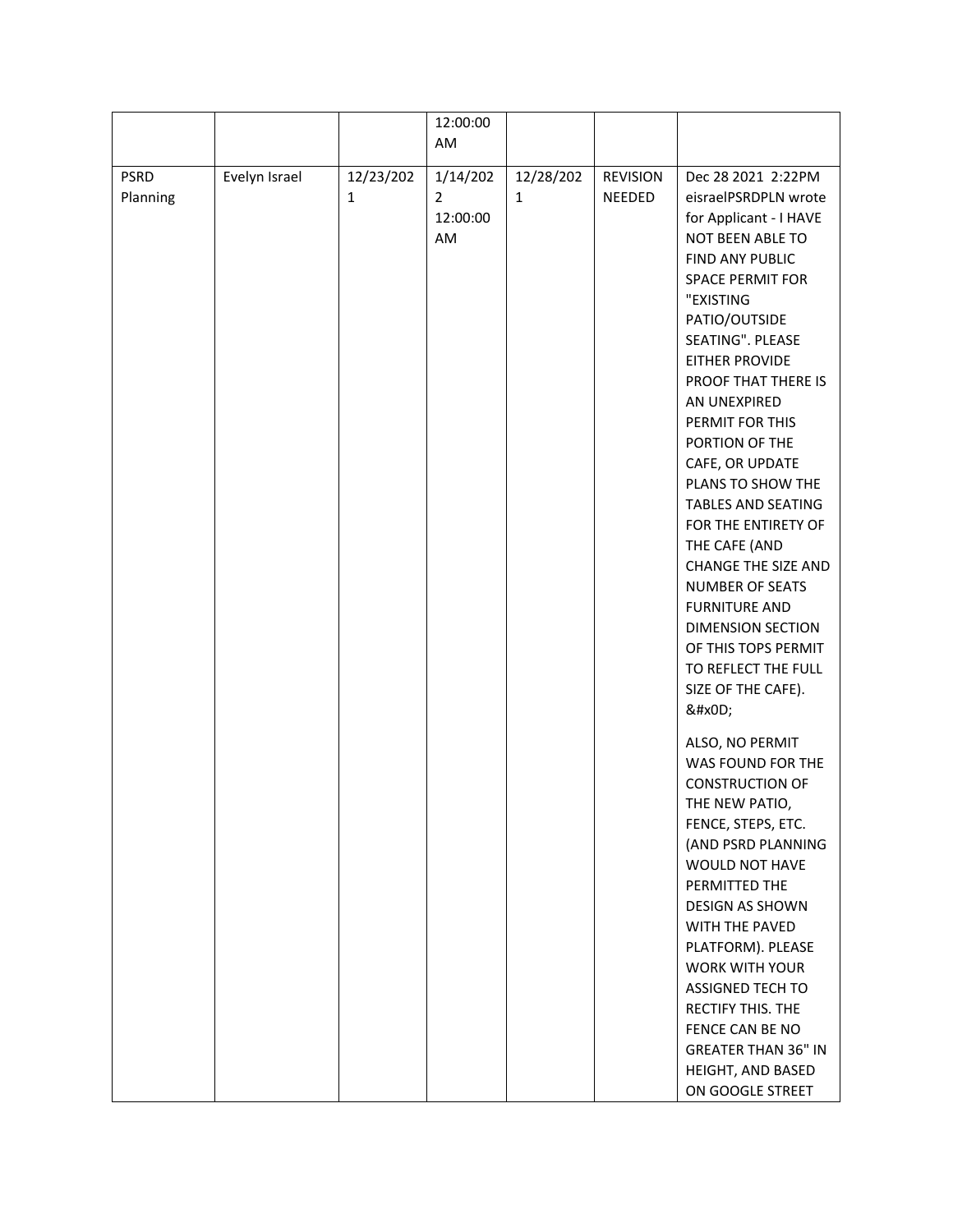|     |              |                |                                              |                |              | VIEW, THE FENCE FOR<br>THE CAFE IS GREATER<br>THAN THAT. THERE<br>ALSO APPEARS TO BE<br><b>STANCHIONS IN</b><br>STREET VIEW. ARE<br>YOU PROPOSING TO<br><b>ENCLOSE THIS?</b>                                                                                                                                                                                                                                                                                                                                                                                                                                                                                                                                                                                                                                                                                 |
|-----|--------------|----------------|----------------------------------------------|----------------|--------------|--------------------------------------------------------------------------------------------------------------------------------------------------------------------------------------------------------------------------------------------------------------------------------------------------------------------------------------------------------------------------------------------------------------------------------------------------------------------------------------------------------------------------------------------------------------------------------------------------------------------------------------------------------------------------------------------------------------------------------------------------------------------------------------------------------------------------------------------------------------|
| PSI | Malik Hylton | 12/23/202<br>1 | 1/14/202<br>$\overline{2}$<br>12:00:00<br>AM | 12/29/202<br>1 | APPROVE<br>D | Dec 29 2021 2:24PM<br>mhylton wrote for<br>Applicant - MUST BE<br>IN COMPLIANCE WITH<br>ALL REGULATIONS<br><b>GOVERNING</b><br>SIDEWALK CAFES IN<br>THE DISTRICT OF<br>COLUMBIA. ANY PART<br>OF CAFE THAT IS<br>PARALLEL TO THE<br>TREE SPACE MUST<br><b>STILL MAINTAIN SIX</b><br>FEET MINIMUM OF<br>SIDEWALK<br><b>CLEARANCE. IF</b><br>LOCATED AT STREET<br>INTERSECTIONS,<br><b>CAFE'S MUST PROVIDE</b><br><b>CLEARANCE OF 10' TO</b><br>THE CORNER. NO<br>SIDEWALK CAFE SHALL<br>BE SHALL BE WITHIN<br>15' OF A BUS STOP,<br><b>BUS SHELTER, OR</b><br><b>METRORAIL STATION</b><br>ENTRANCE.PERMANE<br>NT FIXTURES CANNOT<br>BE PLACED IN AREAS<br><b>WHERE PUBLIC</b><br>UTILITY ACCESS<br><b>COVERS EXIST. ALL</b><br>FIXTURES SUCH AS,<br>UMBRELLAS, HEATERS,<br>ETC; MUST BE ON A<br>APPROVED SEATING<br>PLAN TO EXIST IN THE<br>CAFE AREA, AND THE |